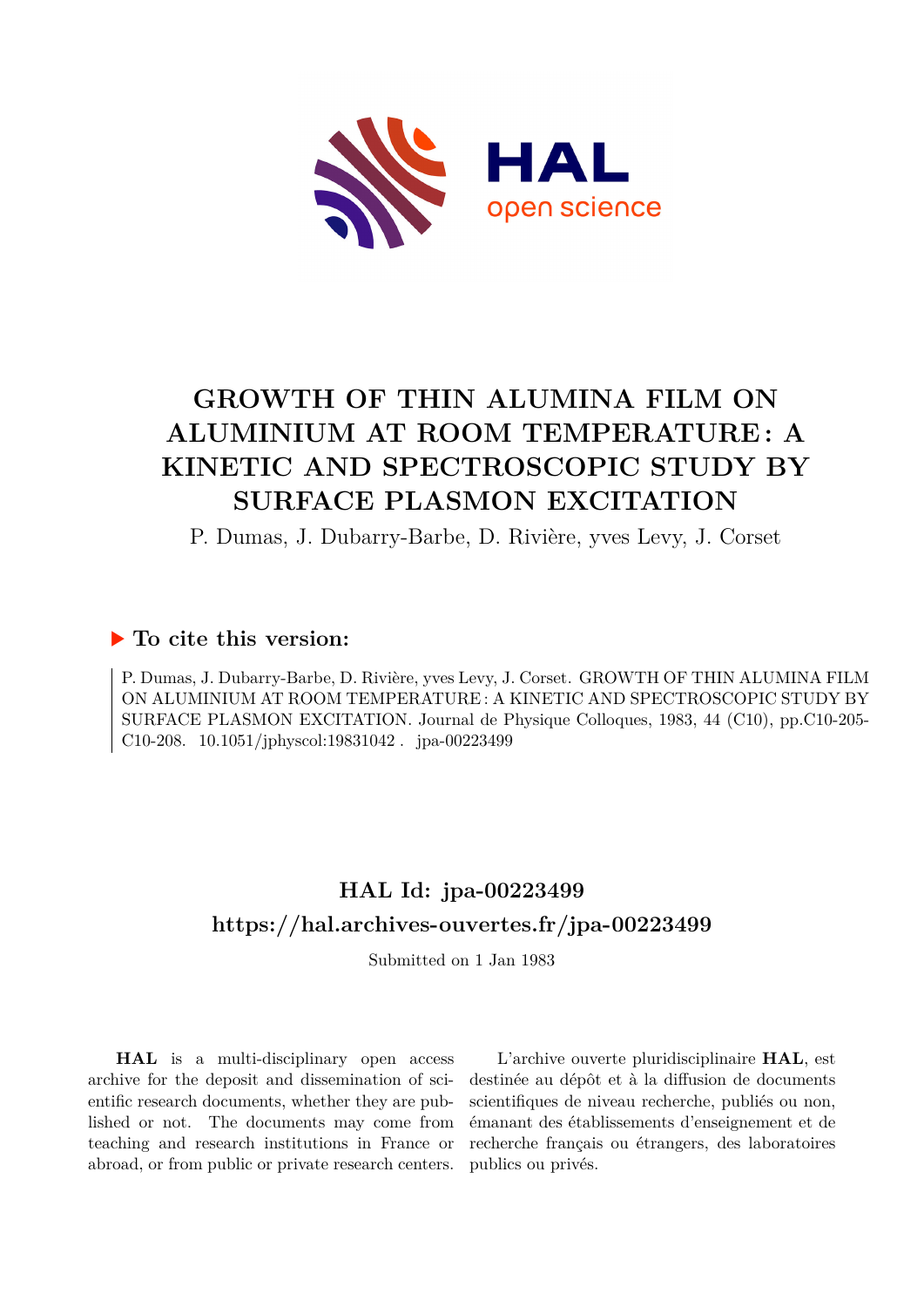GROWTH OF THIN ALUMINA FILM ON ALUMINIUM AT ROOM TEMPERATURE : A KINETIC AND SPECTROSCOPIC STUDY BY SURFACE PLASMON EXCITATION

P. Dumas, J.P. Dubarry-Barbe, D. Riviere\*, Y. Levy\* and J. Corset

*Laboratoire de Spectrochirnie Infrarouge et Roman, 2, rue Henri Dunant, 94320 Thiais, France \*Institut d'Optique, Centre d'Orsay, 91406 Orsay, France* 

Résume : Les paramètres cinétiques, ainsi que l'épaisseur limite de l'alumine formée par oxydation de 1'aluminium, à température et à pression ambiantes, ont été déterminées par la technique de réflexion totale atténuée. Le film d'oxyde croît rapidement et atteint une épaisseur limite de 32 Å après 10 minutes d'exposition à l'air. Des temps d'exposition ultérieurs n'entrainent qu'une faible augmentation de l'épaisseur de l'alumine (environ 40 Â après trois mois d'exposition). Une étude par spectroscopie Raman révèle la présence d'entités OH à la surface de l'alumine, dont les fréquences de vibration sont identiques à celles enregistrées pour des OH adsorbés sur de l'alumineY- Par contre, aucun signal Raman pouvant être attri buë à 1 ' al umi ne n ' a été observé.

Abstract : The kinetic parameters and the limiting thickness of alumina formed on an aluminium film, at room temperature, under ambient pressure, can be determined by using an attenuated total reflection experimental set-up. An oxide layer growths rapidly and reaches a limiting thickness of about 32 A after 10 minutes of exposure. Longer exposure time<br>leads to a slow increase (about 40 Å after three months). Raman spectroscopic investigation reveals the presence of OH surface groups at the same frequency position as those observed on.Y-alumina. No vibrational bands of the aluminium oxide was detected.

#### INTRODUCTION

The kinetic of the low temperature oxidation of aluminium has been studied by a variety of techniques such as scanning high energy electron diffraction /l/, work function measurements /2/ , infrared reflectance spectroscopy /3/, ellipsometric measurements /4/... It seems to be accepted that the kinetic of formation of the oxide layer follows a logarithmic law /5/. The model of the growing process suggests that oxygen ions rapidly exchange place with aluminium atoms at the surface during the initial stage of the reaction. After monolayer coverage, the sticking coefficient of oxygen drops rapidly, and then normal chemisorption of oxygen on the stable amorphous oxide layer occurs. The oxide continues to grow by an ionic diffusion mechanism. As revealed by the literature date, the oxide reaches a limiting thickness of 15-50 A. Because the surface plasma wave is a sensitive probe of metallic surfaces, its propagation is influenced by any modification occurring at the dielectric-metal interface. Furthermore, it was first pointed out by Chen et al. /6/ that the enhancement of the electric field at the metal surface, at the surface plasmon resonance, could be used to enhance the Raman signals from overlayers.

In this study, the oxidation of aluminium at room temperature, under ambient pressure, was investigated using an attenuated total reflection (ATR) experimental arrangement.

#### EXPERIMENTAL

Under high vacuum conditions, an aluminium film was deposited on a prism, with an evaporation rate of 5  $A/s^{-1}$ . The thickness of the film was monitored using a quartz microbalance.

For kinetic investigation, 190 Å of aluminium was deposited on a CaF<sub>2</sub> prism. This thickness was calculated to obtain optimum resonance conditions in the UV region. After the evaporation, the prism was rapidly exposed to air, and located at the center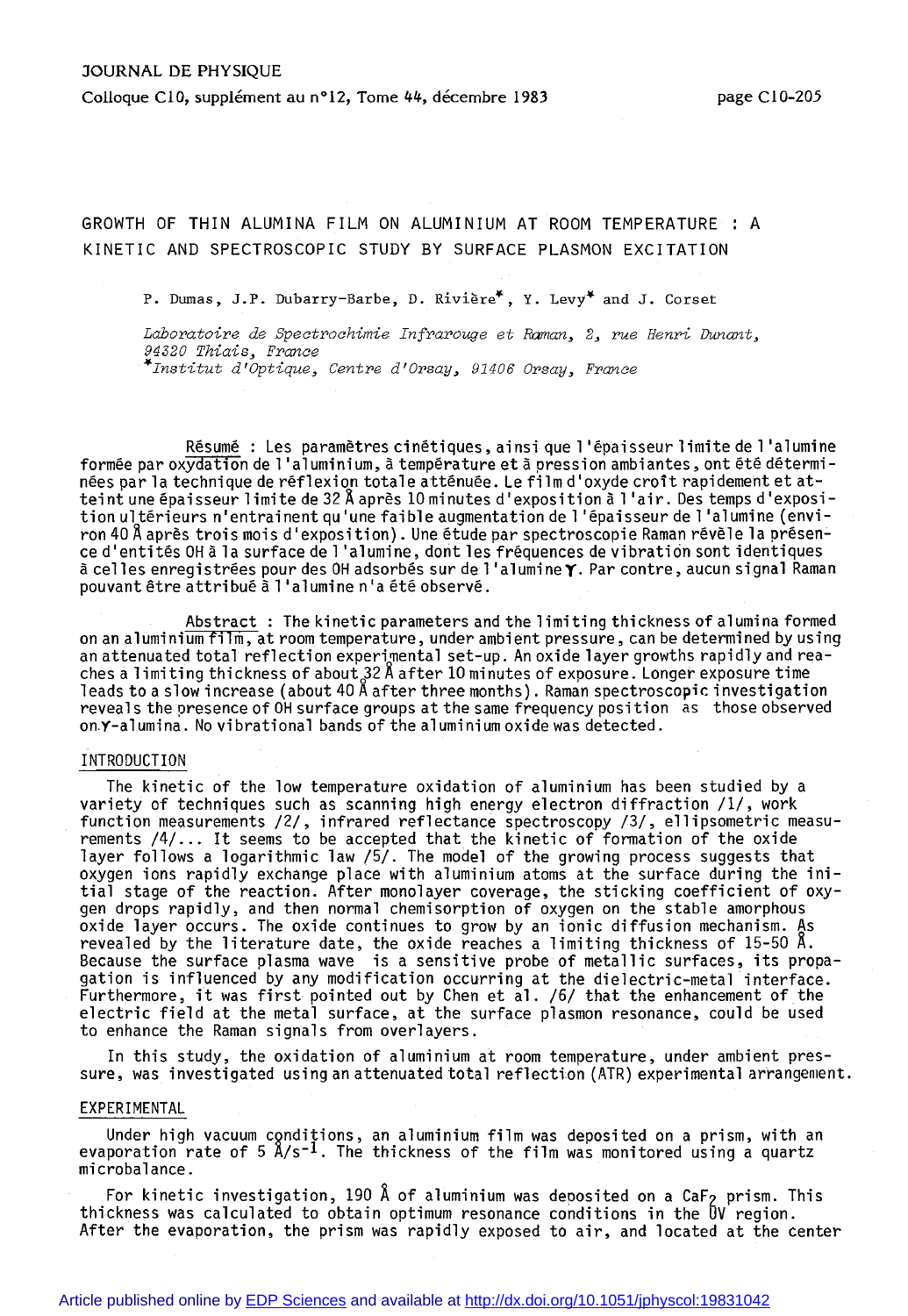of a rotating stage, connected to microcomputer monitors. The angular position of the reflectivity minimum  $(\theta_\mathsf{min})$ , in p-polarization, (see insert in fig. 1) was recorded as a function of the time exposure. The first measurement was done about one minute after the introduction of air in the vacuum vessel. The incoming beam into the prism originated from a He-Ne laser.

.<br>For spectroscopic study, a 3638 Å line of an argon laser was used, together with a double monochromator spectrometer having holographic gratings (1200 lines/mn, Ramanor HG-ZS, Jobin-Yvon). Spectra recordings were monitored by a computer system, allowing accumulations in order to increase the signal to noise ratio.

#### RESULTS AND DISCUSSION

Figure 1 shows the dependence of the angular posjtion of the reflectivity minimum  $(\theta_{\text{min}})$  with the exposure time to the air ( $\lambda = 6328$  A, d<sub>A1</sub> = 190 A, n<sub>CaF2</sub> = 1.433).<br>After about ten minutes exposure, the value o the recording of the reflectivity curve over a wide angular range (Figure 2).  $\;$ 





 $\theta_{\text{min}}$ , versus the time exposure to air. experimental points, and the solid  $(\lambda = 6328 \text{ Å}, \text{nc}_{\text{AF}}) = 1.433$ ; thick- responds to the theoretical curve.  $(\lambda = 6328 \text{ Å}, \text{ } n_{\text{CaF2}} = 1.433 \text{ ;} \text{ } \text{thick-}$ ness of the evaporated aluminium  $= 190 \, \text{Å}$ 

Fig. 1- Dependence of the angular Fig. 2- Attenuated total reflectivity curve<br>position of the reflectivity minimum, after 60 minutes exposure to air. Symbols a after 60 minutes exposure to air. Symbols are<br>experimental points, and the solid line cor-

Note, on the reflectivity curve reported in figure 2, that the reflectivity Rp does not fall to zero because the thickness of the deposited aluminium was optimized for a minimum of Rp (R<sub>min</sub>) in the UV region. Nevertheless, the relative high value of  $R_{\min}$  may serve as a measurable parameter of the alumina growth  $/7/$ .

The oxide growths rapidly during the initial stage of the reaction. So, even if The oxide growths rapidly during the initial stage of the reaction. So, even if<br>theoretical predictions suggest a logarithmic growth law /5/, it seems difficult to<br>distinguish experimentally the logarithmic from the parab ted on rigure 5 the dependence or  $\sigma_{\min}$  versus  $t^{2/2}$ . The Timear dependence observed<br>to about 7 minutes, permits the estimation of the  $\theta_{\min}$  angular value at t = 0, i.e. for the pure aluminium film. Such an information cannot be obtained directly in our experimental conditions.

Because the  $\theta_{\min}$  angular shift is due to the simultaneous increase of alumina  $d_{A1>0}$  and decrease of aluminium  $d_{A1}$  thicknesses, in the calculation of  $d_{A1>0}$ <sub>3</sub>, we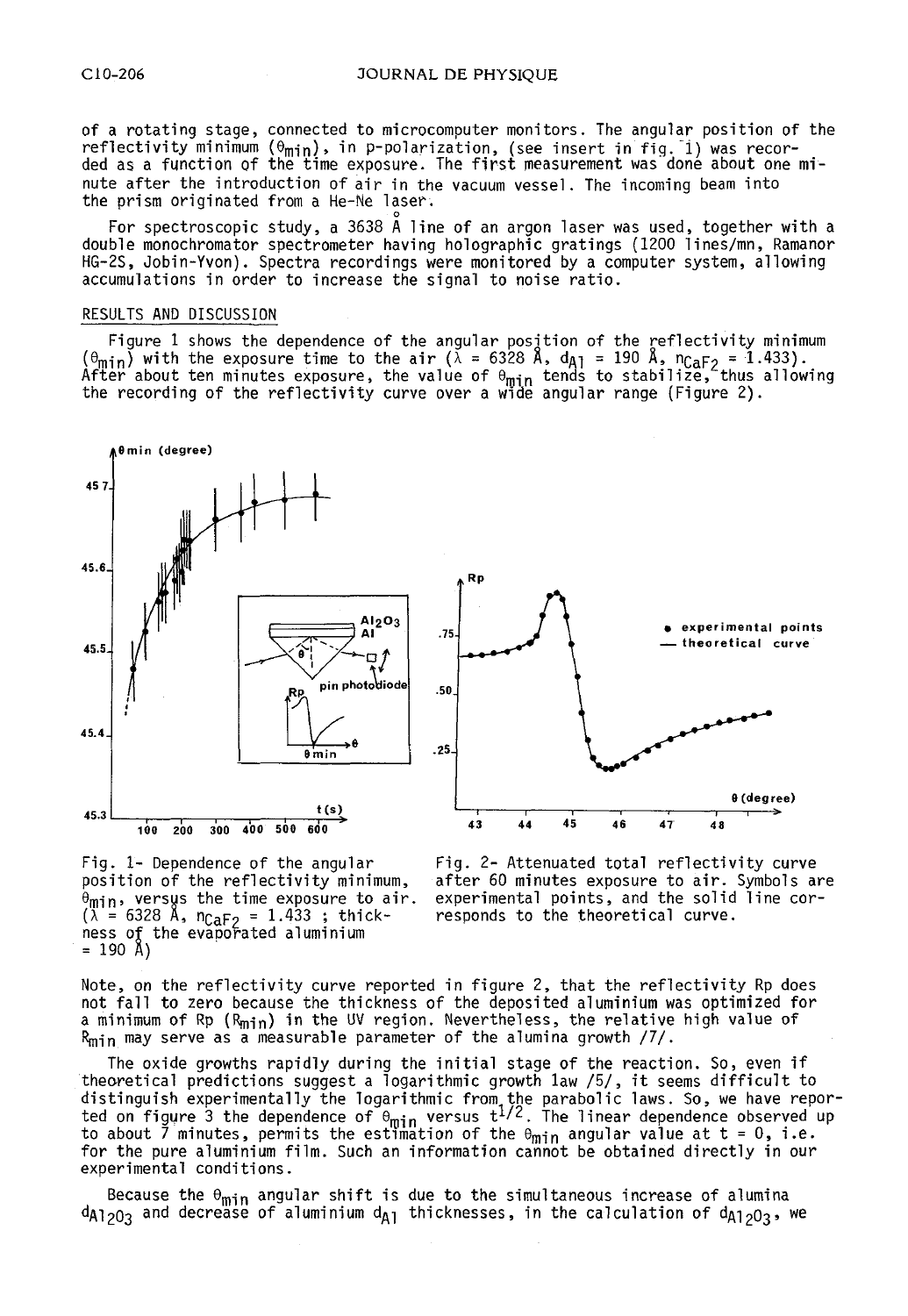

Fig. 3- Plot of  $\theta_{\text{min}}$  versus  $t^{1/2}$ .<br>Note the fast increase of the alumina thickness during the first stage of the oxidation process, and the linear<br>dependence of 0<sub>min</sub> with t<sup>1/2</sup> up to<br>about 7 mn. The corresponding calculated values of  $d_{A1203}$  are also reported (see text)

have estimated, from their relative density, that the ratio of alumina thickness over the loss of aluminium thickness was 1.6. We have shown /7/ that a good theoretical fit of the experimental reflectivity curve allows the determination of  $\mathsf{d}_{\mathsf{A}1/203}$  and  $\mathsf{\varepsilon}_{\mathsf{A}1}$ ( $\varepsilon$  = dielectric constant), if the refractive index of the alumina layer  $($ n $_{12}$ 0 $_{3})$  is known. In this experiment, we have supposed that  $\mathsf{n}_{\textsf{A1203}}$  =  $1.7.$ 

A good fit is obtained (figure 2) with :  $d_{A1203} = 35 \hat{A}$ ;  $d_{A1} = 166 \hat{A}$  and  $\epsilon_{A1} = -42.3 + 21$  i (at  $\lambda = 6328 \hat{A}$ ).

The calculated value of  $\varepsilon_{\text{A1}}$  is in good agreement with those reported by Mathewson and Myers /8/. The so-calculated dielectric constant is of prime importance for the interpretation of the  $\theta_{\min}$  angular shifts during the oxide growing process.

From our results, we can estimated that the  $\theta_{\min}$  angular variation of 0.4 degree cor-<br>responds to the formation of 32 A of alumina.

The recording of the reflectivity curve after three months exposure to air indicates that the alumina layer continues to grow and reaches a limiting thickness of about 40 A.

The vibrational properties of the oxide film were tentatively investigated by Raman spectroscopy, with an exciting wavelength of 3638 1. The diffuse Raman light was collected in a direction perpendicular to the surface (see insert figure 4). Due to the values of its dielectric constants, surface plasma waves of aluminium can be excited in the **UV.** This aspect is interesting in the case of spectroscopic study because of the  $\sqrt{4}$  dependence of the Raman intensity ( $\nu$  = frequency of the incident light).

The optimum incident angle for this study was chosen about 0.5 degree before  $\theta_{\min}$ because the maximum amplitude of the surface plasma waves doesn't correspond with the minimum intensity of the reflected beam /9/.

All our attempts to observe Raman bands from the aluminium oxide were unsuccessful. Nevertheless, two bands located at 3697 cm-1 and 3795 cm-1 were observed, after 100 accumulations (figure 4). These bands disappear when rotating the polarization of the incident light, or after a small change of the incident angle.

We have assigned these Raman bands to OH groups bounded to alumina. Perri et al. /10/ have reported infrared absorption bands of OH-bounded <sub>Y</sub>-alumina, located at the<br>same frequencies, but an additional band was observed at 3737 cm<sup>-1</sup> on their<sub>,</sub>spectrum. This band is not seen in our case, but it may be a shoulder of the 3697 cm<sup>-1</sup> one. So,<br>we suggest that the alumina films have a <sub>Y</sub>-alumina superficial structure.